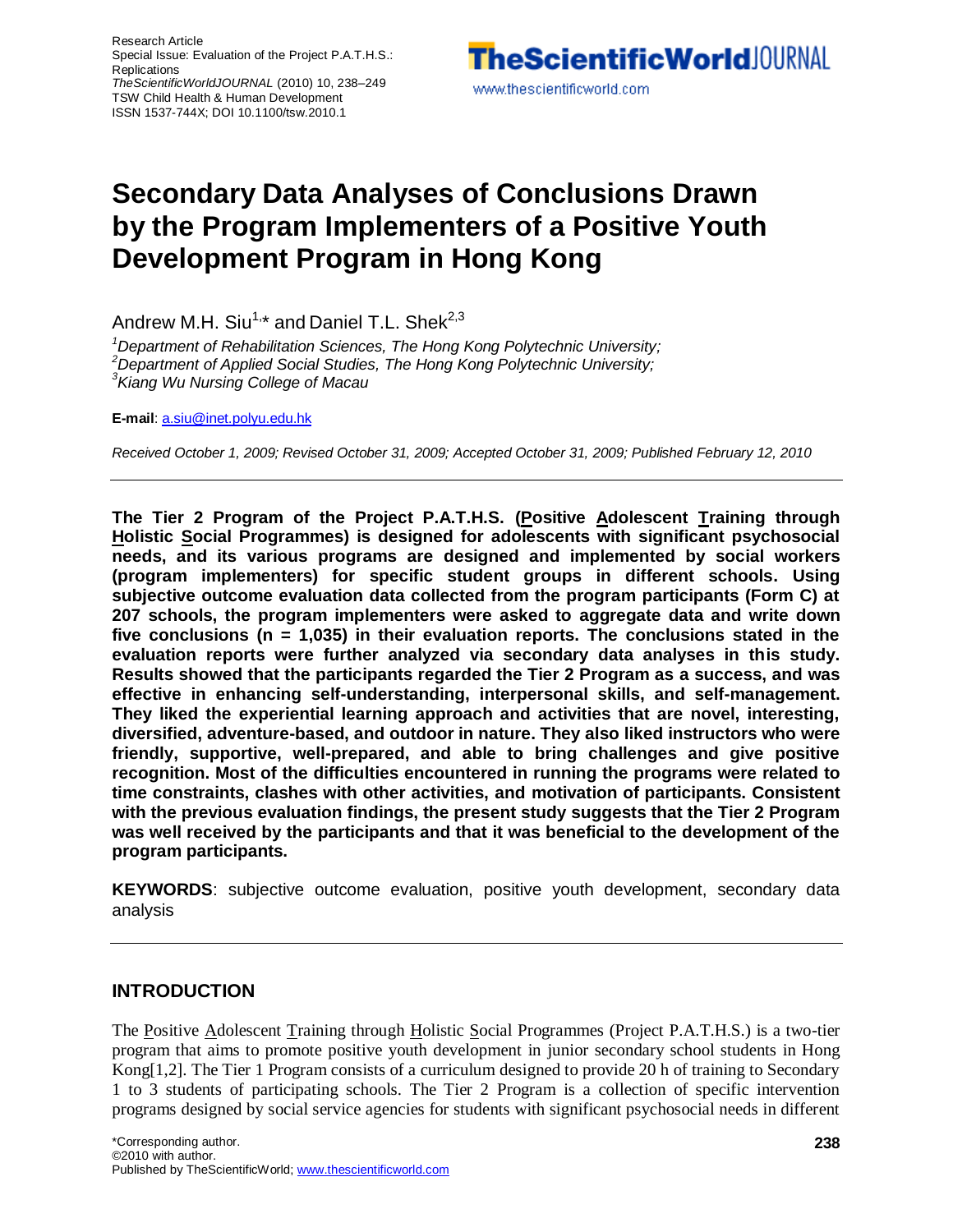schools. To identify students suitable for the Tier 2 Program, the school and the social service agency involved in conducting the program review the academic and behavioral records of students, and teachers' ratings or recommendations. The target group, students with significant psychosocial needs, refers to those who experienced intense conflicts with parents or family, had difficulties in school adjustment and peer relationships, or had increased risk for mental health problems. About one-fifth of the students at a school enrolled in the Tier 1 Program would normally be selected to join the Tier 2 Program.

The program implementers, who are mostly social workers, identify the needs of the selected students and design appropriate programs for them. The type of programs that are commonly conducted include (1) mentorship programs, (2) mental health promotion, (3) adventure-based counseling, (4) parenting programs, (5) service learning programs, and (6) resilience enhancement programs. Because of the diversity of programs across different schools, it is not feasible to develop an experimental or standardized measurement of outcomes of the Tier 2 Program as a whole. The Tier 2 Program was evaluated by eliciting the views of participants, program implementers, instructors, and participants (students and sometimes parents/caregivers). The respondents complete a Subjective Outcome Evaluation questionnaire (Form C) that gauges their degree of satisfaction with the program, perceived benefits, difficulties they encountered, and their recommendations for improvement[1].

In some previous studies on the Tier 2 Program of the Project P.A.T.H.S. at the Secondary 1 level  $(7<sup>th</sup>$ grade), respondents were found to have very positive perceptions of the program, the instructors, and the program benefits[3,4]. As the Tier 2 Program has now been extended to Secondary 2 students in the Experimental Implementation Phase, there is a need to examine Secondary 2 students' perceptions of the Tier 2 Program.

Most Tier 2 programs are tailored to meet the specific needs of students in a particular school, and there is a wide variety of program content and approaches among schools. As a general requirement of Tier 2, social service agencies need to design programs with reference to the 15 positive youth development constructs covered in the Project P.A.T.H.S., in addition to the specific objectives of the program. A survey of the current objectives and content of Tier 2 programs showed that they often focus on several developmental constructs of the Project P.A.T.H.S., including the development of self-concept, behavioral competence, cognitive competence, social competence, and prosocial involvement. Many programs adopt experiential learning as the key approach. An adventure-based counseling approach, and volunteer training and services, were also very popular[3,4].

Experiential learning is learning by doing and by reflection. The experiential learning approach is widely used in primary and secondary school education, in adult education, and in management training, and is particularly suitable for programs that aim to increase self-understanding and interpersonal effectiveness. Experiential learning aims to help participants to derive meaning from learning experiences, often in the form of groupwork[5]. Kolb presented a four-step cycle of experiential learning: concrete experience, reflective observation, abstract conceptualization, and active experimentation[6]. The cycle could happen in this sequence or in nearly any other sequence. The key criteria for designing experiential learning activities are that the activities need to have personal significance and meaning for the student, that the students need to be personally engaged (in terms of their senses, thoughts, feelings, and personality), and that the activities should involve continuous reflection[6]. Instructors need to establish a sense of trust, respect, openness, and concern for the well-being of students, and recognize the prior learning that they have brought with them into the new learning environment. While the experiential learning model is widely adopted in education and training, there is also some strong criticism of its basic tenets (what exactly is "experiential learning"?), of the insufficient attention it pays to the process of reflection (on one's feelings), of its application of the learning style inventory, and of the lack of systematic research efforts into it[7,8].

Developed under the experiential learning model, adventure-based counseling (ABC) engages participants in challenging and adventurous activities, and aims to foster personal qualities like courage, resilience, responsibility, belonging, mastery, autonomy, and altruism[9,10]. The experiential activities in ABC also serve as metaphors for real-life issues, and it is postulated that participants who successfully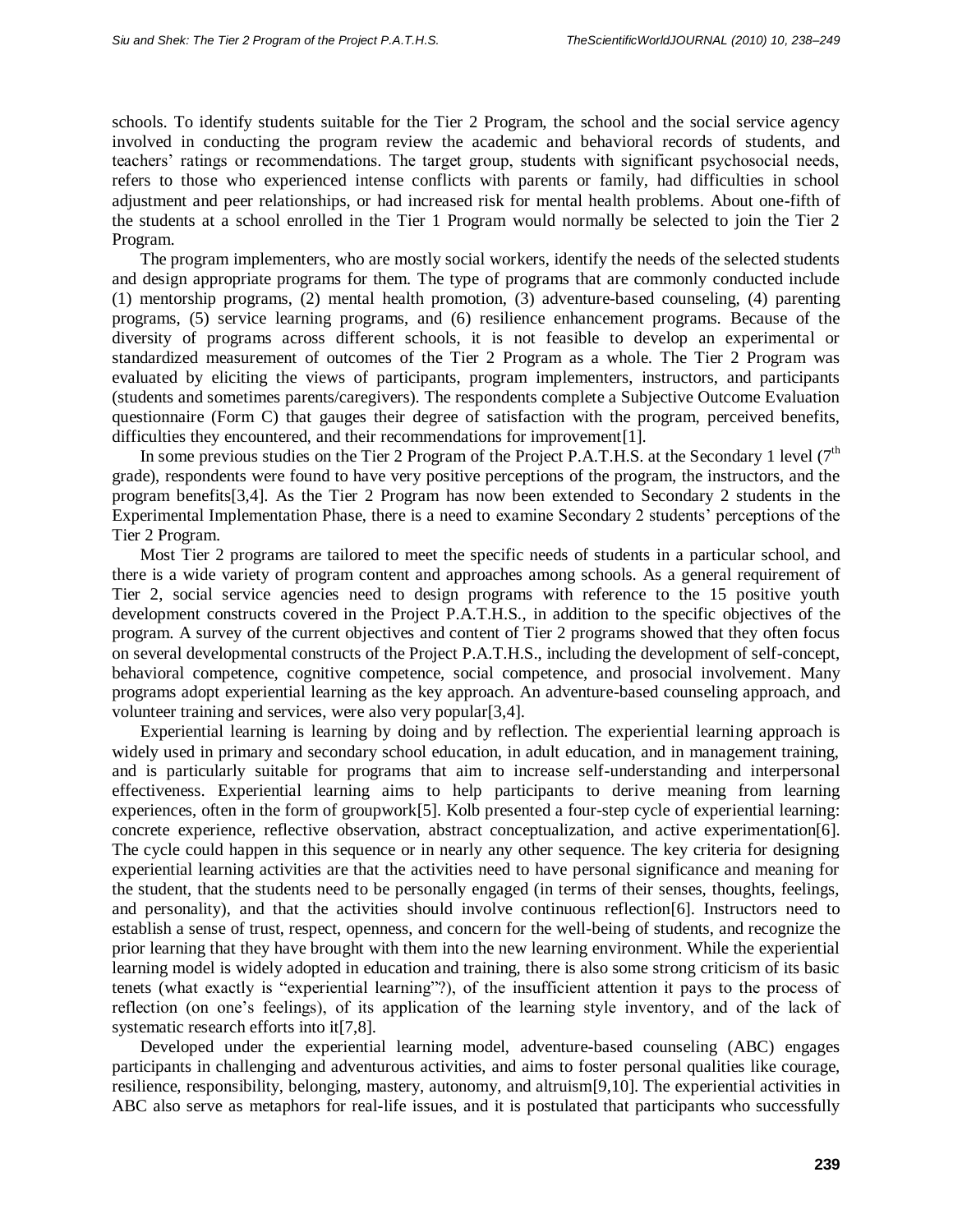overcome the challenges in the program could transfer their experiences to other life challenges in the present or future[11]. The ABC approach has been widely used with adolescents, and in particular with delinquent youth, and there is some evidence that the approach could improve self-esteem and coping skills of young people[11,12]. However, there are also critics who have questioned the research evidence of the ABC programs, and how far the outcomes of these programs can be generalized and sustained in real-life situations.

Participation in volunteer training and services is the second approach that is commonly used in Tier 2 programs. The engagement of young people in volunteering provides an excellent platform for personal development, socialization of prosocial norms and behavior, recognition for positive behavior, and leadership training. Volunteer training requires different levels of student involvement and competence, and the level of participation and training is flexible. While volunteer work often benefits the person receiving the service, there is evidence that the volunteers also benefit from the process of providing help to others. Some studies have shown that young persons who participate in volunteer work have increased levels of empathy and altruism, increased self-efficacy, and fewer problem behaviors[13,14]. Through volunteer work, young people obtain real-life opportunities to practice their interpersonal and organizing skills, and to establish bonds with healthy people and learn from models or mentors[15].

There are many factors that influence the implementation and effectiveness of experiential learning programs. These factors include the characteristics of the program, the instructors, and the teachinglearning process. First, program characteristics such as its relevance to the needs of students, the training mode, and support from participants are important[16,17]. Second, the quality and leadership style of instructors are important determinants of the success of programs. In particular, participants often appreciate good rapport, a caring and responsible attitude, professional teaching skills, a good presentation style, and the ability to arouse their interests and involvement[18]. Third, successful programs are characterized by good instructor-student interaction, high levels of peer interaction, and high levels of peer involvement[19].

This study examined the subjective outcomes of the Tier 2 Program by eliciting the views of participants and program implementers on the need and relevance of the Tier 2 programs, on the quality of instruction, on program effectiveness, on the difficulties of program implementation, and on how to improve the programs. The results can provide information about the quality of programs, as well as suggestions about how to improve future programs. In addition, as documentation of practice research is rare in the social work literature in Hong Kong[20], this paper describes a systematic approach in documenting the effectiveness of youth programs designed by social service agencies.

# **METHODS**

The objectives of this study were to examine the overall effectiveness of the Tier 2 Program of the Project P.A.T.H.S. The subjective outcomes of Tier 2 programs perceived by participants were collected using Form C from more than 10,000 participants of 200 schools in an earlier qualitative evaluation study. In this study, program implementers (often social workers) conducted a data aggregation of data in Form C according to research guidelines, producing summaries of qualitative comments. These summaries of qualitative data form the dataset for the secondary analysis in this study. A secondary analysis of the conclusions drawn from these summaries is expected to provide an overall picture of the effectiveness of the Tier 2 Program in five aspects: (1) participants' view of the program, (2) views about instructors, (3) perceived program effectiveness, (4) difficulties encountered, and (5) recommendation for the program.

# **Dataset for Secondary Data Analyses**

In the 2006/07 school year, 207 schools joined the Tier 1 Program of the Project P.A.T.H.S. in the Experimental Implementation Phase. Through the review of student needs by teachers and parents, and/or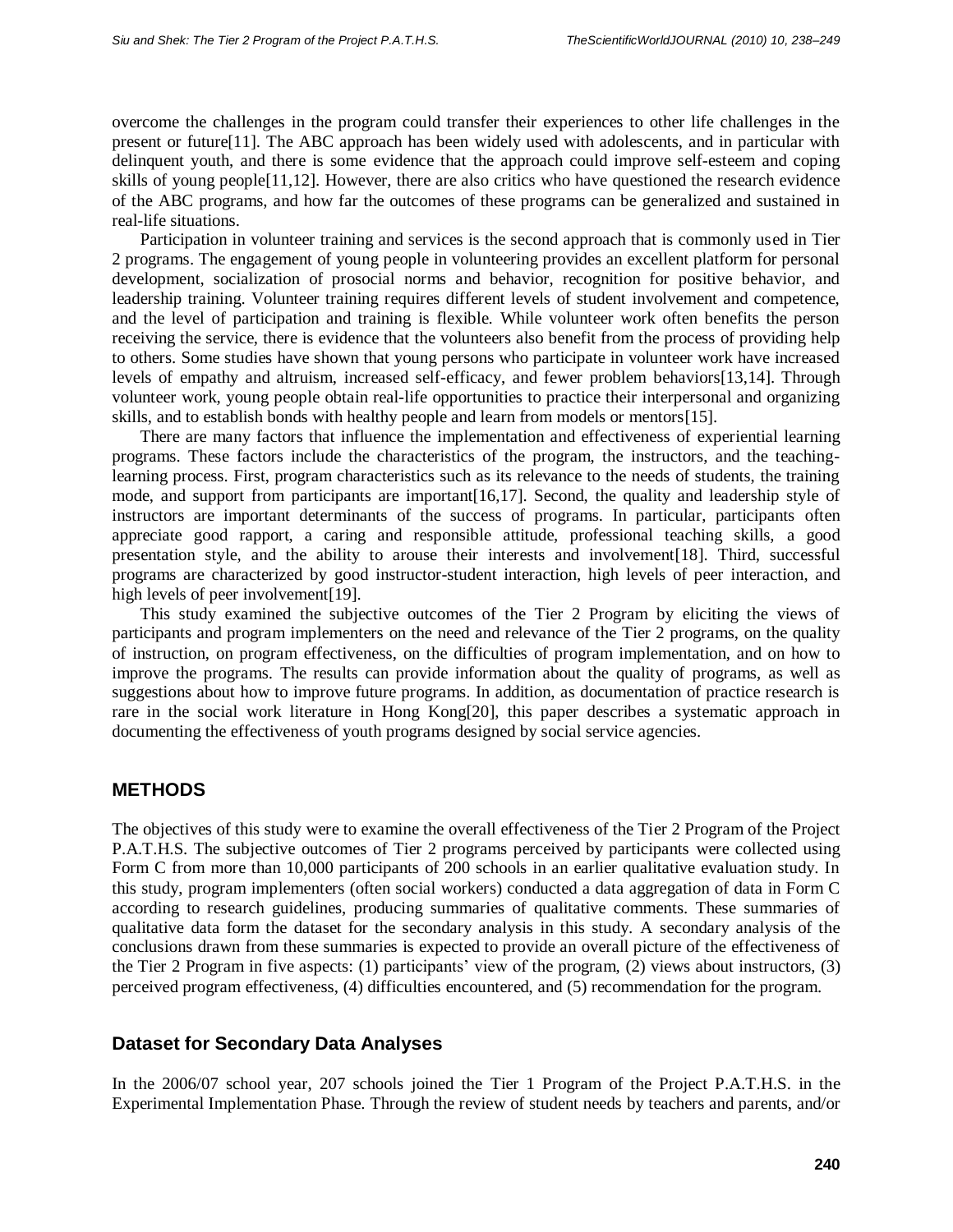the results of screening questionnaires, a total of 12,092 Secondary 2 students at these schools were invited and agreed to participate in the Tier 2 Program. A total of 1,102 parents and teachers of these students also participated in the Tier 2 Program. Thus, the total number of participants in the program was 13,194. The mean number of participants joining the Tier 2 Program per school was 63.74 (range: 14– 308). The average number of sessions (normally lasting 1.5–3 h) provided per school was 22.91 (range:  $6-62$ ). On completion of the programs, a total of 10,255 participants (mean  $= 49.54$  participants per school, range: 6–294) completed the Subjective Outcome Evaluation Form (Form C)[1]. The overall response rate was 77.72%. All participants provided written consent to join the study when they enrolled in the Tier 2 Program.

The Subjective Outcome Evaluation Form (Form C) was designed by Shek and Siu[1] with the aim of measuring participants' perceptions of the Tier 2 Program. It was developed through a content review of evaluation forms that are currently used by social services agencies for assessing participants' satisfaction with personal growth programs. There are seven parts in this evaluation form:

- 1. Participants' perceptions of the program, such as their perceptions of program arrangement, quality of service, appropriateness of the program, and interaction among the participants (eight items).
- 2. Participants' perceptions of the instructors, such as their perceptions of how far the instructors are well prepared in conducting the program, the instructors' professional attitude and knowledge, and the instructors' interaction with the participants (eight items).
- 3. Participants' perceptions of the effectiveness of the program, such as their perceptions of the promotion of problem-solving skills, behavioral modification, and positive change (eight items).
- 4. Things that the participants appreciated the most (open-ended question).
- 5. The participants' opinion of the instructors (open-ended question).
- 6. Things that the participants learned from the program (open-ended question).
- 7. Areas that require improvement (open-ended question).

To facilitate the process of eliciting subjective evaluations of the Tier 2 programs, guidelines for data collection and analysis were listed in a standardized manual. Based on the manual, training was provided to the program implementers during 20-h training workshops on how to collect and analyze the data using Form C. A responsible worker in each school was required to complete an Evaluation Report, where the quantitative and qualitative findings from Form C were summarized and described. In the last section of the report, the social worker preparing the report for each school was requested to write down five conclusions about the program and its effectiveness that could give an overall picture of the perceived effectiveness of the Tier 2 Program. This paper examines these five conclusions drawn by the program implementers.

# **Data Analyses**

The data were analyzed using content analyses techniques[3] by two research assistants. There were three steps in the data analysis process. First, raw codes were developed for words, phrases, and sentences that formed meaningful units in each conclusion at the raw response level. Second, the codes were further combined to reflect higher-order attributes at the category of codes level. For example, the response "the program is helpful to students" at the raw response level could be subsumed under the category "general program benefit", which could be further subsumed under the broad theme of "benefits of the program" (see Table 1).

Since the authors designed the Project P.A.T.H.S. program, they were conscious of their own biases and their expectation of the program to be effective. As such, they were not directly involved in the data analyses. In addition, in order to minimize potential bias, both intra- and inter-rater reliability on the coding was calculated. For intrarater reliability, the research assistant primarily responsible for coding coded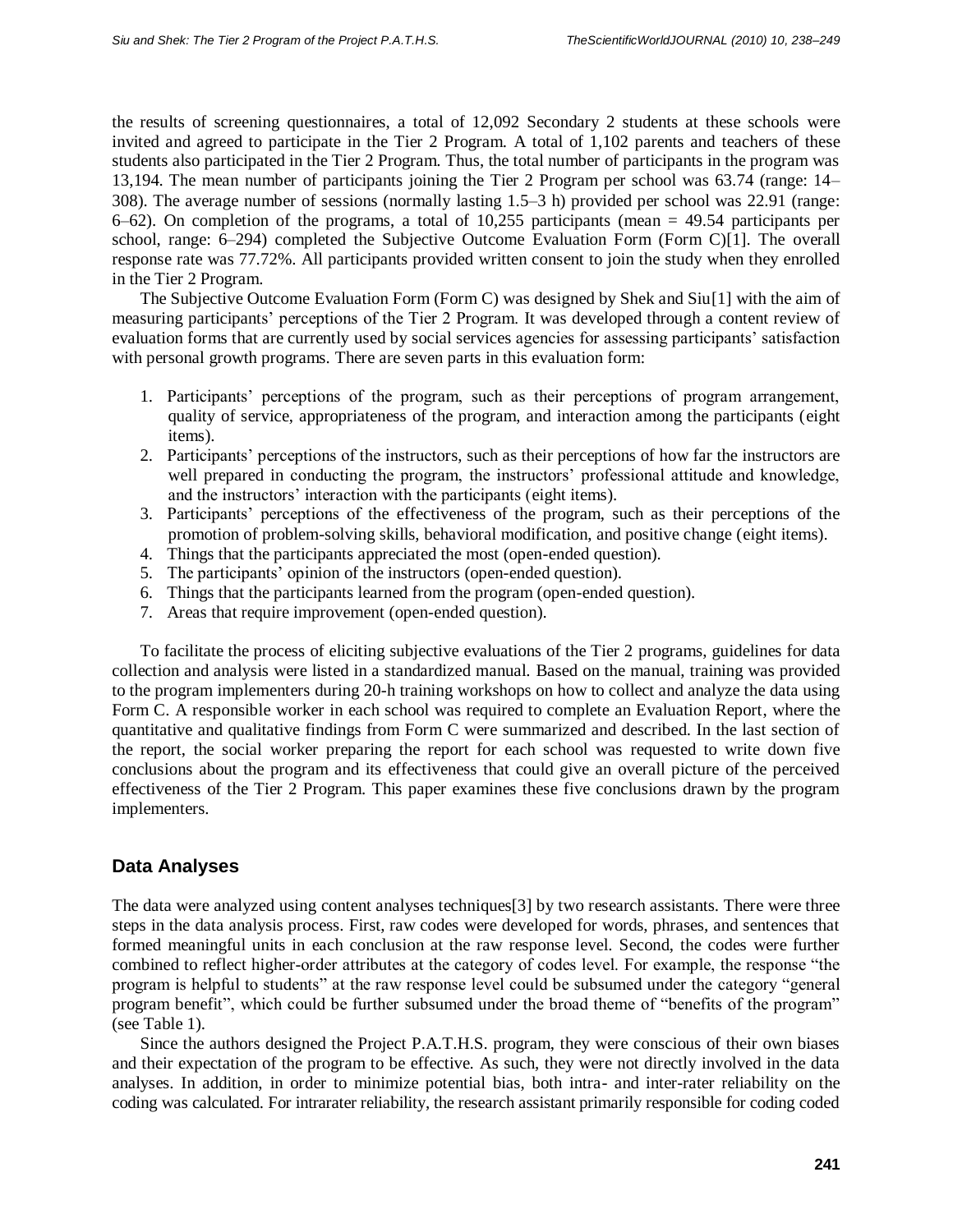| Category               | <b>Response</b>                                        |                | <b>Nature of the Response</b> | <b>Total</b> |                                     |                |
|------------------------|--------------------------------------------------------|----------------|-------------------------------|--------------|-------------------------------------|----------------|
|                        |                                                        |                |                               |              | Positive Neutral Negative Undecided |                |
|                        | Satisfaction Liked the program                         | 4              |                               |              |                                     | $\overline{4}$ |
| level                  | Satisfied with the program                             | 41             |                               |              |                                     | 41             |
|                        | Positive views about the program                       | 15             |                               |              |                                     | 15             |
|                        | Satisfied with the arrangement                         | 18             |                               |              |                                     | 18             |
|                        | The program is meaningful                              | 3              |                               |              |                                     | 3              |
|                        | The program is able to achieve its goals               | 19             |                               |              |                                     | 19             |
|                        | High attendance rate                                   | 6              |                               |              |                                     | 6              |
|                        | Students' active participation                         | 25             |                               |              |                                     | 25             |
|                        | Parents support the program                            | 4              |                               |              |                                     | 4              |
|                        | Worth continuing                                       | 4              |                               |              |                                     | 4              |
|                        | Would join the program again                           | 11             |                               |              |                                     | 11             |
|                        | Would recommend the program to others                  | 8              |                               |              |                                     | 8              |
|                        | Positive comments                                      | 5              |                               |              |                                     | 5              |
|                        | Neutral comments                                       |                | 5                             |              |                                     | 5              |
|                        | Subtotal                                               | 163            | 5                             | 0            | 0                                   | 168            |
| Program                | Comprehensive content                                  | 6              |                               |              |                                     | 6              |
| content                | Meets students' needs                                  | 34             |                               |              |                                     | 34             |
|                        | Provides holistic care to students                     | 2              |                               |              |                                     | 2              |
|                        | Provides positive experiences to students              | 5              |                               |              |                                     | 5              |
|                        | Provides a platform for students to interact           | 5              |                               |              |                                     | 5              |
|                        | Liked and are satisfied with the activities            | 43             |                               |              |                                     | 43             |
|                        | Diversified activities                                 | 9              |                               |              |                                     | 9              |
|                        | Benefit from the experiential learning                 | 10             |                               |              |                                     | 10             |
|                        | Students' improvements are recognized by<br>others     | 10             |                               |              |                                     | 10             |
|                        | Other positive comments                                | 31             |                               |              |                                     | 31             |
|                        | Neutral comments                                       |                | 6                             |              |                                     | 6              |
|                        | Content can be more comprehensive and<br>interesting   |                | $\overline{2}$                |              |                                     | $\overline{2}$ |
|                        | Content and activities are unattractive to<br>students |                |                               | 3            |                                     | 3              |
|                        | Cannot meet students' needs                            |                |                               | 3            |                                     | 3              |
|                        | Other negative views                                   |                |                               | 3            |                                     | 3              |
|                        | <b>Subtotal</b>                                        | 155            | 8                             | 9            | $\mathbf 0$                         | 172            |
| Other                  | Good atmosphere                                        | 4              |                               |              |                                     | 4              |
|                        | Able to complete the whole program                     | $\overline{c}$ |                               |              |                                     | 2              |
|                        | Schools' cooperation                                   | $\overline{7}$ |                               |              |                                     | 7              |
|                        | Other                                                  | $\overline{c}$ |                               |              |                                     | $\overline{c}$ |
|                        | <b>Subtotal</b>                                        | 15             | 0                             | 0            | 0                                   | 15             |
| <b>Total responses</b> |                                                        | 333            | 13                            | 9            | 0                                   | 355            |

**TABLE 1 Participants' Views on the Program**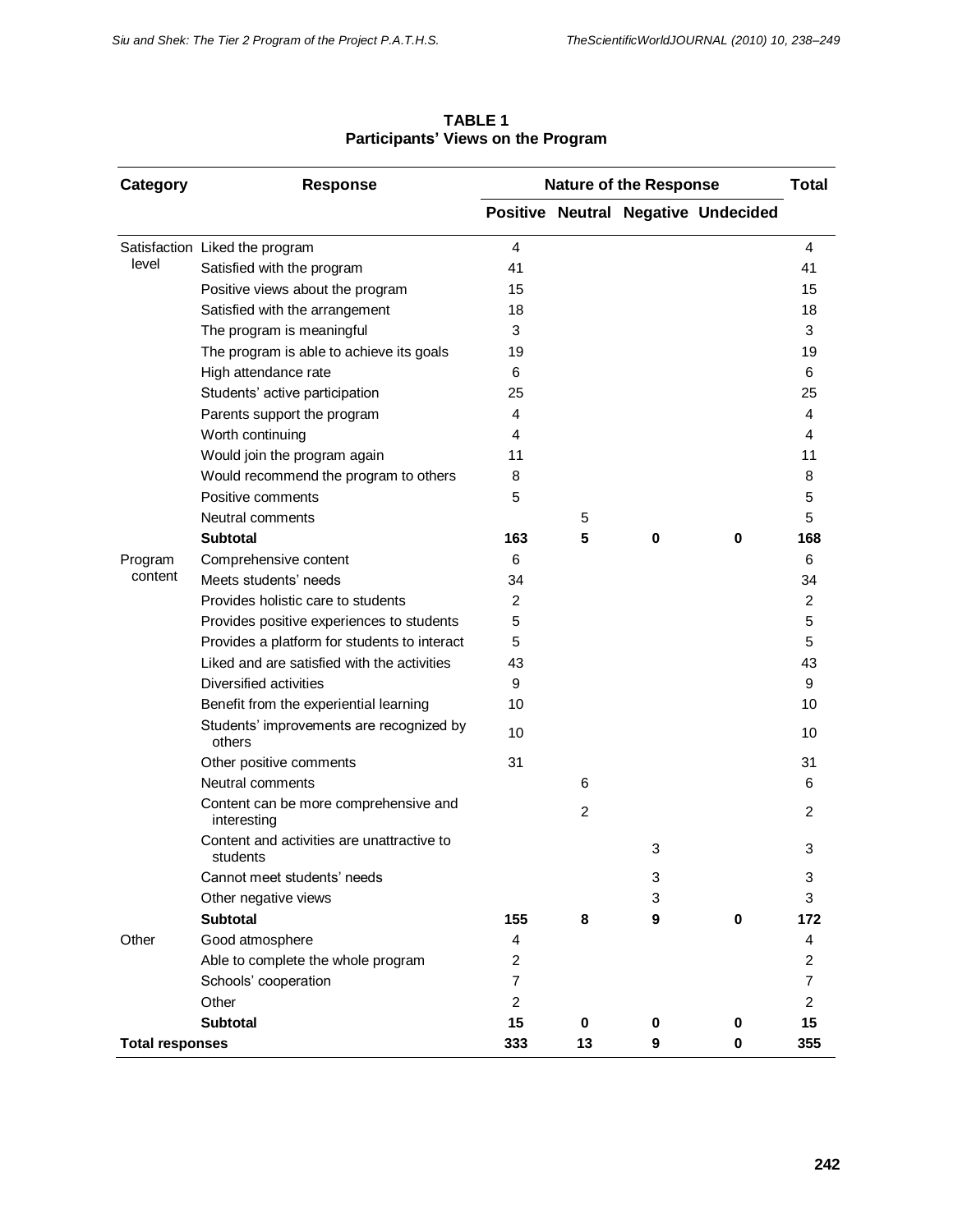20 randomly selected responses without looking at the original codes given. This set of codes was then compared with coding done when the assistant was allowed to refer to the code book. For inter-rater reliability, another research assistant coded 20 randomly selected responses without knowing the original codes given at the end of the scoring process. Reliability between the two assistants was estimated.

Following the principles of qualitative analysis proposed by Shek et al.[21], the following attributes of the study regarding data collection and analysis were highlighted. First, a general qualitative orientation was adopted. Second, the sources of data (e.g., number of participants) for the analyses were described. Third, the issues of bias and ideological preoccupation were addressed. Fourth, inter- and intrarater reliability information was presented. Fifth, the categorized data were kept in a systematic filing system in order to ensure that the findings were auditable. Finally, possible explanations, including alternative explanations, were considered.

#### **RESULTS**

From the 1,035 conclusions in the 207 reports, 1,640 meaningful units were extracted. These raw responses were further categorized into several categories, and summarized in five tables, including views of the participants on the program (Table 1), views on the instructors (Table 2), perceived effectiveness of the program (Table 3), difficulties encountered (Table 4), and suggestions for improvement (Table 5). Regarding the conclusions related to the participants' perceptions of the program (Table 1), the results showed that most of the responses in the areas of satisfaction and program content were positive. The questionnaire requested participants to give two comments on the program; the average number of comments given per participant was 1.7. Of the 355 responses, 333 were classified as positive (93.80%). The intrarater agreement percentage was 95% and the inter-rater agreement percentage was 90%.

With regard to the view on the instructors of the program (Table 2), most (99.01%) of the responses were positive. In the areas of general and specific appreciation of the instructors, all the responses were positive, and half of the responses were positive in the area of "other" appreciation of the instructors. The intrarater agreement percentage was 100% and the inter-rater agreement percentage was 95%.

The responses related to perceived effectiveness of the program are shown in Table 3. There were a total of 911 meaningful units that could be categorized in several levels, including the societal level, the familial level, the interpersonal level (general interpersonal competence and specific interpersonal competence), and the personal level (positive self-image, ways to face adversity, reflection, goal setting, behavioral competence, cognitive competence, and experiences/exploration). All 217 responses were positive (100%). The intrarater agreement percentage was 95% and the inter-rater agreement percentage was 90%.

Table 4 shows the responses related to difficulties encountered in the implementation of the program. Most (81.2%) of the difficulties were related to implementation of programs. Time constraints, attendance, clashes with other school activities, and students' performance were the most commonly mentioned difficulties in implementation. The intrarater agreement percentage was 85% and the interrater agreement percentage was 90%.

Table 5 tabulates the responses on principles of good practice and recommendations for the program. The recommendations were largely categorized into those related to the content  $(n = 63, 33.0%)$  or implementation of program  $(n = 44.0\%)$ . In terms of program contents, the participants liked experiential learning and adventure-based activities. Outdoors activities that are interesting, challenging, and diversified were most welcome. In terms of implementation, the participants indicated that good relationship with students, support from school, and the arrangement of some award/recognition were important. Quite a substantial number of participants also recommended better program arrangement and increase in the length of the program., The intrarater agreement percentage was 75% and the inter-rater agreement percentage was 80%.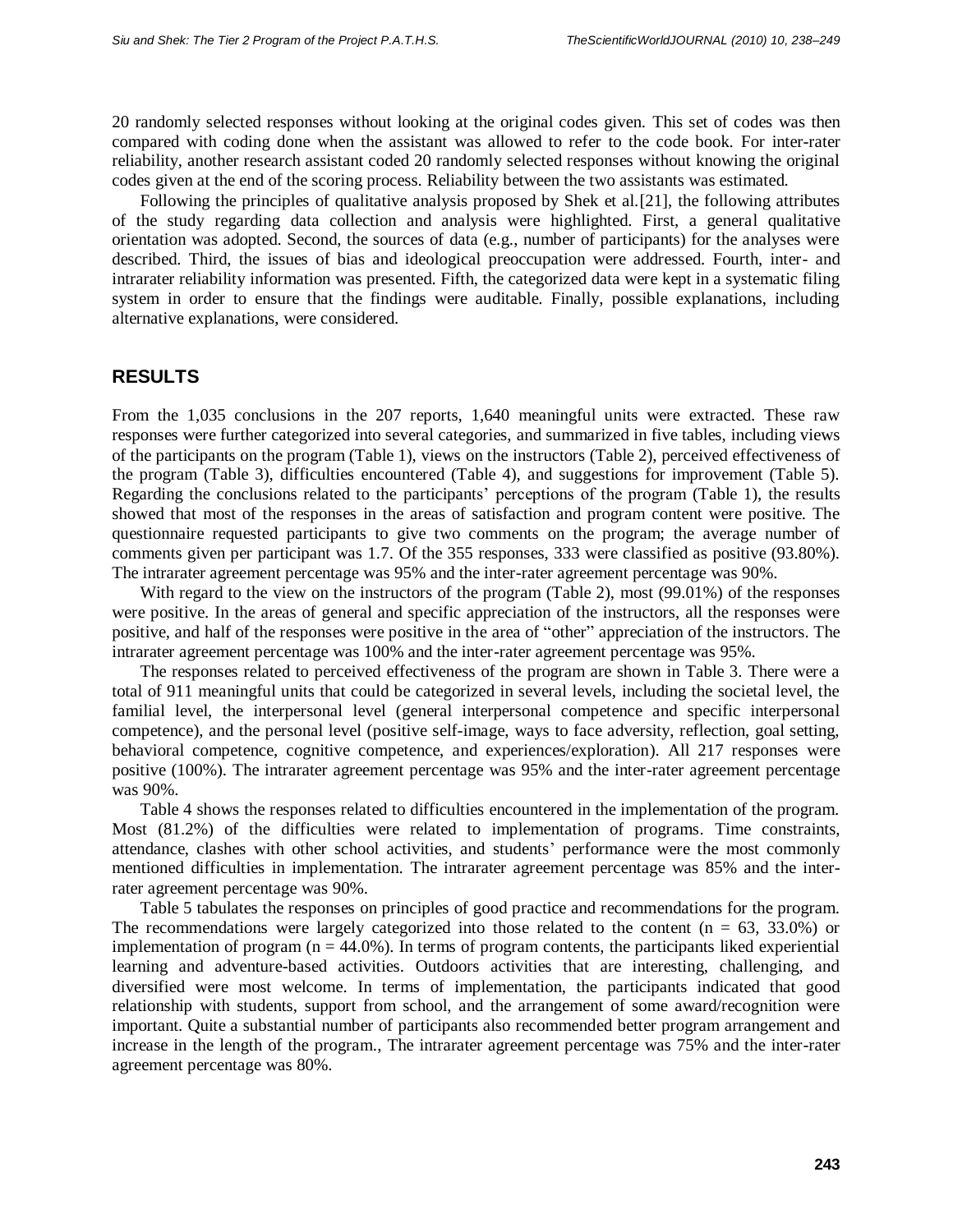| Category                 | <b>Response</b>                                         | <b>Nature of the Response</b> |          |                |                           | <b>Total</b>   |
|--------------------------|---------------------------------------------------------|-------------------------------|----------|----------------|---------------------------|----------------|
|                          |                                                         | <b>Positive Neutral</b>       |          |                | <b>Negative Undecided</b> |                |
| General                  | Positive views about instructors                        | 10                            |          |                |                           | 10             |
| appreciation             | Appreciate attitude                                     | 34                            |          |                |                           | 34             |
|                          | Appreciate performance                                  | 54                            |          |                |                           | 54             |
|                          | <b>Subtotal</b>                                         | 98                            | $\bf{0}$ | 0              | 0                         | 98             |
| Specific<br>appreciation | Satisfied with the instructors'<br>delivery strategies  | 9                             |          |                |                           | 9              |
|                          | Satisfied with the instructors'<br>arrangements         | 6                             |          |                |                           | 6              |
|                          | Well prepared for the program                           | 13                            |          |                |                           | 13             |
|                          | Built a good relationship with<br>students              | 11                            |          |                |                           | 11             |
|                          | Understood students                                     | 9                             |          |                |                           | 9              |
|                          | Made adjustments to the program<br>continuously         | 3                             |          |                |                           | 3              |
|                          | Devoted                                                 | 4                             |          |                |                           | 4              |
|                          | Professional                                            | 30                            |          |                |                           | 30             |
|                          | Cared about students                                    | 9                             |          |                |                           | 9              |
|                          | Attitude and performance enhanced<br>students' learning | 4                             |          |                |                           | 4              |
|                          | <b>Subtotal</b>                                         | 98                            | 0        | $\bf{0}$       | 0                         | 98             |
| Other                    | Other                                                   | 4                             |          |                |                           | 4              |
|                          | Instructors satisfied with their own<br>performance     | 1                             |          |                |                           | 1              |
|                          | Negative comments                                       |                               |          | $\overline{2}$ |                           | $\overline{2}$ |
|                          | <b>Subtotal</b>                                         | 5                             | $\bf{0}$ | $\mathbf{2}$   | 0                         | 7              |
| <b>Total responses</b>   |                                                         | 201                           | 0        | $\mathbf{2}$   | 0                         | 203            |

**TABLE 2 Responses to the Views about Instructors**

# **DISCUSSION**

The participants were generally very positive about the Tier 2 Program. While most of the comments were quite general, the specific comments expressed were mainly related to perceived needs and outcomes, and the experiential aspects of the program. The participants largely agreed that the programs were meeting students' needs and that students' improvements were recognized by others. The participants also appreciated the experiential and adventure-based nature of the activities, which may better meet the needs of this group of students than classroom activities.

Not many comments were given about the instructors. Although asked to give two comments about the instructors, an average of only 0.9 comments per respondent (program implementer) was given. While about half of the comments were general comments (such as about the attitude or performance of the instructors), the other half covered three specific areas: (1) the professionalism, attitude, and devotion of the instructors; (2) the good relationships they had with students, and the understanding and care they showed them; and (3) the arrangement and delivery of the programs. In general, the respondents were less inclined to make comments about people (instructors) than about their satisfaction with the program or its perceived benefits. When the participants commented on the instructors, they tended to focus more on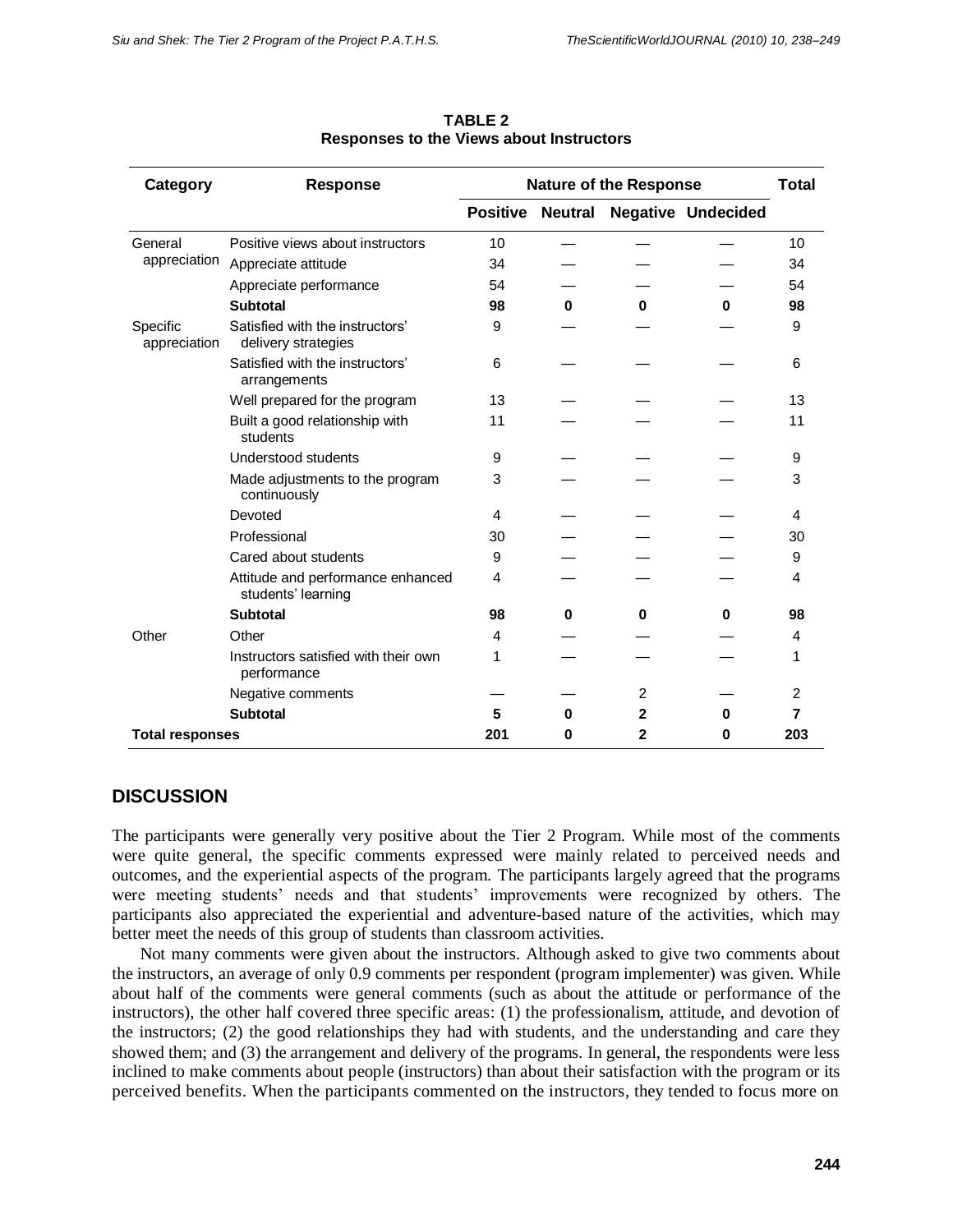| Category               | Subcategory                | Response                                                | <b>Nature of the Response</b> |   | Total |                                     |                |
|------------------------|----------------------------|---------------------------------------------------------|-------------------------------|---|-------|-------------------------------------|----------------|
|                        |                            |                                                         |                               |   |       | Positive Neutral Negative Undecided |                |
| Societal level         | ä,                         | Enhanced social responsibility and participation        | 27                            |   |       |                                     | 27             |
|                        |                            | Subtotal                                                | 27                            | 0 | 0     | 0                                   | 27             |
| <b>Familial level</b>  |                            | Strengthened family bonds                               | 14                            |   |       |                                     | 14             |
|                        |                            | Subtotal                                                | 14                            | 0 | 0     | 0                                   | 14             |
| Interpersonal          | General                    | Improved interpersonal relationships                    | 71                            |   |       |                                     | 71             |
| level                  | interpersonal              | Enhanced instructors' and students' relationships       | 20                            |   |       |                                     | 20             |
|                        | competence                 | Enhanced the relationships with senior form<br>students | 3                             |   |       |                                     | 3              |
|                        |                            | <b>Subtotal</b>                                         | 94                            | 0 | 0     | 0                                   | 94             |
|                        | Specific                   | Improved communication/social skills                    | 67                            |   |       |                                     | 67             |
|                        | interpersonal              | Learned to cooperate with others                        | 73                            |   |       |                                     | 73             |
|                        | competence                 | Mutual support/trust/appreciation                       | 23                            |   |       |                                     | 23             |
|                        |                            | Appreciated/respected others                            | 10                            |   |       |                                     | 10             |
|                        |                            | <b>Subtotal</b>                                         | 173                           | 0 | 0     | 0                                   | 173            |
| Personal level         | Positive self-             | Enhanced students' development                          | 86                            |   |       | 0<br>0<br>0<br>0<br>0<br>0          | 86             |
|                        | image                      | Positive impacts on students                            | 75                            |   |       |                                     | 75             |
|                        |                            | Developed clear and positive identity                   | 16                            |   |       |                                     | 16             |
|                        |                            | Enhanced self-understanding                             | 34                            |   |       |                                     | 34             |
|                        |                            | Enhanced self-efficacy                                  | 37                            |   |       |                                     | 37             |
|                        |                            | Enhanced self-confidence                                | 57                            |   |       |                                     | 57             |
|                        |                            | Enhanced self-esteem                                    | 17                            |   |       |                                     | 17             |
|                        |                            | Enhanced emotional management                           | 15                            |   |       |                                     | 15             |
|                        |                            | <b>Subtotal</b>                                         | 337                           | 0 | 0     |                                     | 337            |
|                        | Ways to face               | Cultivation of resilience                               | 27                            |   |       |                                     | 27             |
|                        | adversity                  | Enhanced problem-solving skills                         | 49                            |   |       |                                     | 49             |
|                        |                            | <b>Subtotal</b>                                         | 76                            | 0 | 0     |                                     | 76             |
|                        | Reflection                 | Enhanced self-reflection                                | 16                            |   |       |                                     | 16             |
|                        |                            | <b>Subtotal</b>                                         | 16                            | 0 | 0     |                                     | 16             |
|                        | Goal setting               | Promoted beliefs in the future                          | 8                             |   |       |                                     | 8              |
|                        |                            | Goal setting                                            | 7                             |   |       |                                     | 7              |
|                        |                            | Subtotal                                                | 15                            | 0 | 0     |                                     | 15             |
|                        | Behavioral                 | Promoted self-management/self-determination             | 17                            |   |       |                                     | 17             |
|                        | competence                 | Positive impacts on behavior                            | 15                            |   |       |                                     | 15             |
|                        |                            | Enhanced learning motivation/skills                     | 12                            |   |       |                                     | 12             |
|                        |                            | Enhanced persistence                                    | $\overline{7}$                |   |       |                                     | $\overline{7}$ |
|                        |                            | Learned to be self-disciplined                          | 16                            |   |       |                                     | 16             |
|                        |                            | Subtotal                                                | 67                            | 0 | 0     |                                     | 67             |
|                        | Cognitive                  | Enhanced organizing and analyzing abilities             | 4                             |   |       |                                     | 4              |
|                        | competence                 | Subtotal                                                | 4                             | 0 | 0     |                                     | 4              |
|                        | Experience/<br>Exploration | Explored/developed potential                            | 17                            |   |       |                                     | 17             |
|                        |                            | Gained successful experience                            | 14                            |   |       |                                     | 14             |
|                        |                            | Provided other learning experiences                     | 14                            |   |       |                                     | 14             |
|                        |                            | <b>Subtotal</b>                                         | 45                            | 0 | 0     | $\pmb{0}$                           | 45             |
| Other                  |                            | Benefits to instructors                                 | 3                             |   |       |                                     | 3              |
|                        |                            | Benefits to parents                                     | 11                            |   |       |                                     | 11             |
|                        |                            | Strengthened the bonding to school                      | 19                            |   |       |                                     | 19             |
|                        |                            | Positive                                                | 10                            |   |       |                                     | 10             |
|                        |                            | <b>Subtotal</b>                                         | 43                            |   |       |                                     | 43             |
| <b>Total responses</b> |                            | 911                                                     | 0                             | 0 | 0     | 911                                 |                |

**TABLE 3 Responses to Perceived Program Effectiveness**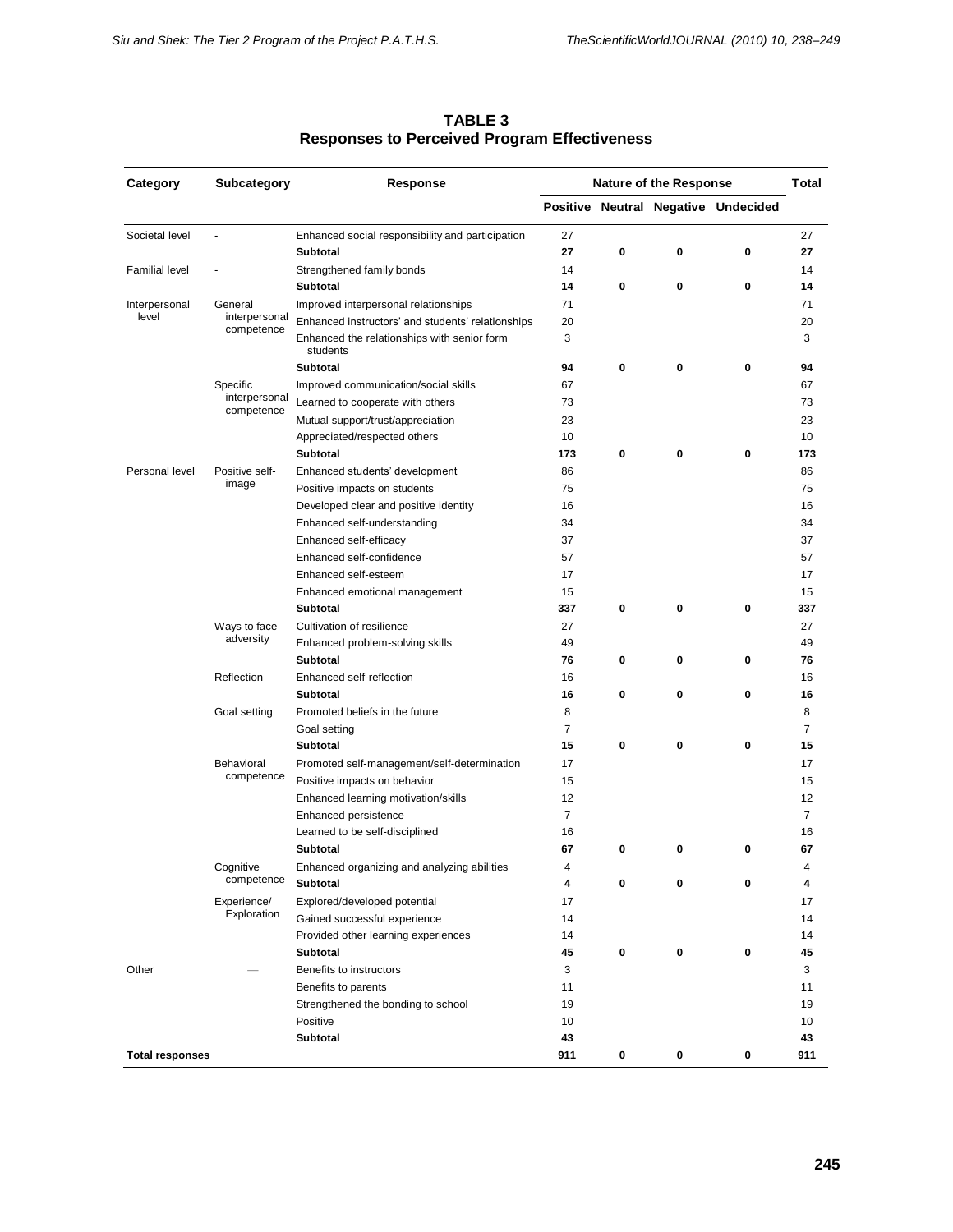| Category                                       | <b>Response</b>                                                               | <b>Total</b>   |
|------------------------------------------------|-------------------------------------------------------------------------------|----------------|
| Difficulties in handling program content       | The program is too intensive                                                  | 3              |
|                                                | Loose connection between sessions                                             | 2              |
|                                                | Lack of concrete goals in the program                                         |                |
|                                                | Students cannot integrate the learned skills and knowledge<br>into daily life | $\overline{c}$ |
|                                                | <b>Subtotal</b>                                                               | 8              |
| Difficulties in time management and in program | Insufficient evaluation design                                                |                |
| implementation                                 | Student-instructor ratio                                                      | 5              |
|                                                | Time constraints                                                              | 10             |
|                                                | Classroom management                                                          | 1              |
|                                                | Difficulty in cultivating a favorable atmosphere                              | 2              |
|                                                | Difficulty in building relationships with students                            | 3              |
|                                                | Spend too much time on preparation                                            | 2              |
|                                                | Attendance rate                                                               | 11             |
|                                                | Enrollment                                                                    | 3              |
|                                                | Students' performance                                                         | 10             |
|                                                | Clash with other school activities                                            | 13             |
|                                                | Resistance from parents                                                       | 5              |
|                                                | Other                                                                         | 2              |
|                                                | <b>Subtotal</b>                                                               | 69             |
| Other                                          | Other                                                                         | 8              |
|                                                | <b>Subtotal</b>                                                               | 8              |
| <b>Total responses</b>                         |                                                                               | 85             |

**TABLE 4 Responses to Encountered Difficulties**

personal qualities (such as the instructors' professionalism) than on the delivery of the programs. This may imply that the participants appreciated the use of self (personal qualities) as the most important tool when working with this group of students. It may also suggest that the program implementers (some are also the instructors) felt it embarrassing to comment on their own performance, or tried to downplay the importance of their own contributions to the success of the Tier 2 programs. There is much evidence that Chinese people tend to report a more egalitarian distribution of contributions to success in group projects than do people from more individualistic cultures[22].

The participants commented very enthusiastically about the perceived effectiveness of the programs. The main perceived benefits of the program were on the individual level, such as that they enhanced selfidentity, improved interpersonal and behavioral competence, and the ability to face adversity. Many programs were seen as helpful in improving self-understanding, exploring and developing identity, and enhancing self-concept. This is in line with the key developmental tasks of searching for one's identity, improving one's self-understanding, and building self-efficacy and confidence during adolescence[23]. In addition, the programs were perceived to have a great impact on interpersonal communication and relationships, such as by helping participants to improve social skills and to learn to respect, trust, and appreciation of others. Both interpersonal relationships and self-concept are strongly linked to the emotional development of students, and these few topics may together form an indispensable part of Tier 2 programs. Lastly, many participants commented that the programs were able to help them develop self-discipline, problem-solving skills, self-management skills, persistence, and resilience. In a societal environment in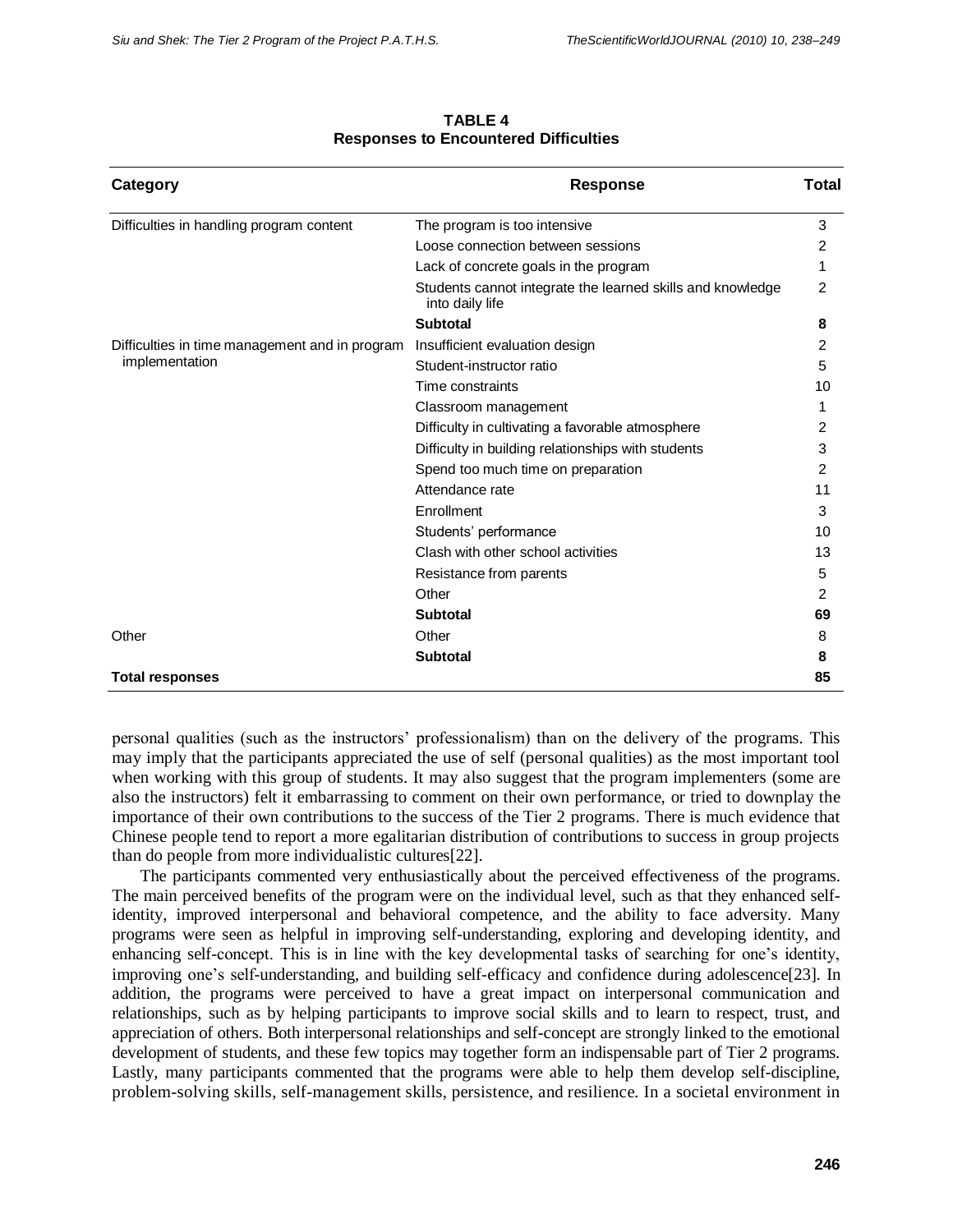| Category               | <b>Subcategory</b> | <b>Response</b>                                            | <b>Total</b>   |  |  |  |  |
|------------------------|--------------------|------------------------------------------------------------|----------------|--|--|--|--|
| Good practice          | Content            | Experiential learning is an effective means                | 5              |  |  |  |  |
|                        |                    | Adventure-based activities enhance students' participation | 6              |  |  |  |  |
|                        |                    | Using outdoor activities                                   | 7              |  |  |  |  |
|                        |                    | Interesting/challenging/diversified activities             | 4              |  |  |  |  |
|                        |                    | <b>Subtotal</b>                                            | 22             |  |  |  |  |
|                        | Implementation     | Good relationships with students                           |                |  |  |  |  |
|                        |                    | Support from school                                        | 11             |  |  |  |  |
|                        |                    | Discuss with teachers                                      | 7              |  |  |  |  |
|                        |                    | Enrollment strategy                                        | 7              |  |  |  |  |
|                        |                    | Group strategy                                             | $\overline{2}$ |  |  |  |  |
|                        |                    | Harmonious atmosphere                                      | 5              |  |  |  |  |
|                        |                    | Award/prize/gift/recognition                               | 8              |  |  |  |  |
|                        |                    | <b>Subtotal</b>                                            | 50             |  |  |  |  |
|                        | Other              | Other                                                      | 27             |  |  |  |  |
|                        |                    | <b>Subtotal</b>                                            | 27             |  |  |  |  |
| Recommendations        | Content            | Make fine adjustments to meet the needs of students        | 7              |  |  |  |  |
|                        |                    | More interesting/challenging activities                    | 7              |  |  |  |  |
|                        |                    | More games                                                 | 3              |  |  |  |  |
|                        |                    | More outdoors activities                                   | 10             |  |  |  |  |
|                        |                    | Diversified activities                                     | 6              |  |  |  |  |
|                        |                    | A bigger platform for students' interaction                | 3              |  |  |  |  |
|                        |                    | Encourage parents' participation                           | 5              |  |  |  |  |
|                        |                    | <b>Subtotal</b>                                            | 41             |  |  |  |  |
|                        | Implementation     | Reduce the number of sessions                              | $\overline{2}$ |  |  |  |  |
|                        |                    | Better program arrangement                                 | 12             |  |  |  |  |
|                        |                    | Implement the program at weekends                          | $\overline{c}$ |  |  |  |  |
|                        |                    | Better cooperation with schools                            | 3              |  |  |  |  |
|                        |                    | Increase the number of sessions                            | 13             |  |  |  |  |
|                        |                    | More free time                                             | 2              |  |  |  |  |
|                        |                    | <b>Subtotal</b>                                            | 34             |  |  |  |  |
|                        | Other              | Other recommendations                                      | 17             |  |  |  |  |
|                        |                    | <b>Subtotal</b>                                            | 17             |  |  |  |  |
| <b>Total responses</b> |                    |                                                            | 191            |  |  |  |  |

**TABLE 5 Responses to the Recommendations for the Program**

which so much information competes for our attention, young people need to learn to stay focused in order to be successful[24].

There are several possible reasons why the three key perceived developmental outcomes (selfconcept, interpersonal relationships, and self-management) of the programs identified in this analysis emerged. They could be what the participants want to or expect to see in programs, or these perceived benefits could be the objectives of the programs. These benefits may also have emerged because they are more observable than covert changes in emotional, cognitive, and moral development. Also, there were only a few comments suggesting that the programs had an impact at the familial and societal levels, and this may reflect that the programs focused on the individual rather than on the family or the society. Most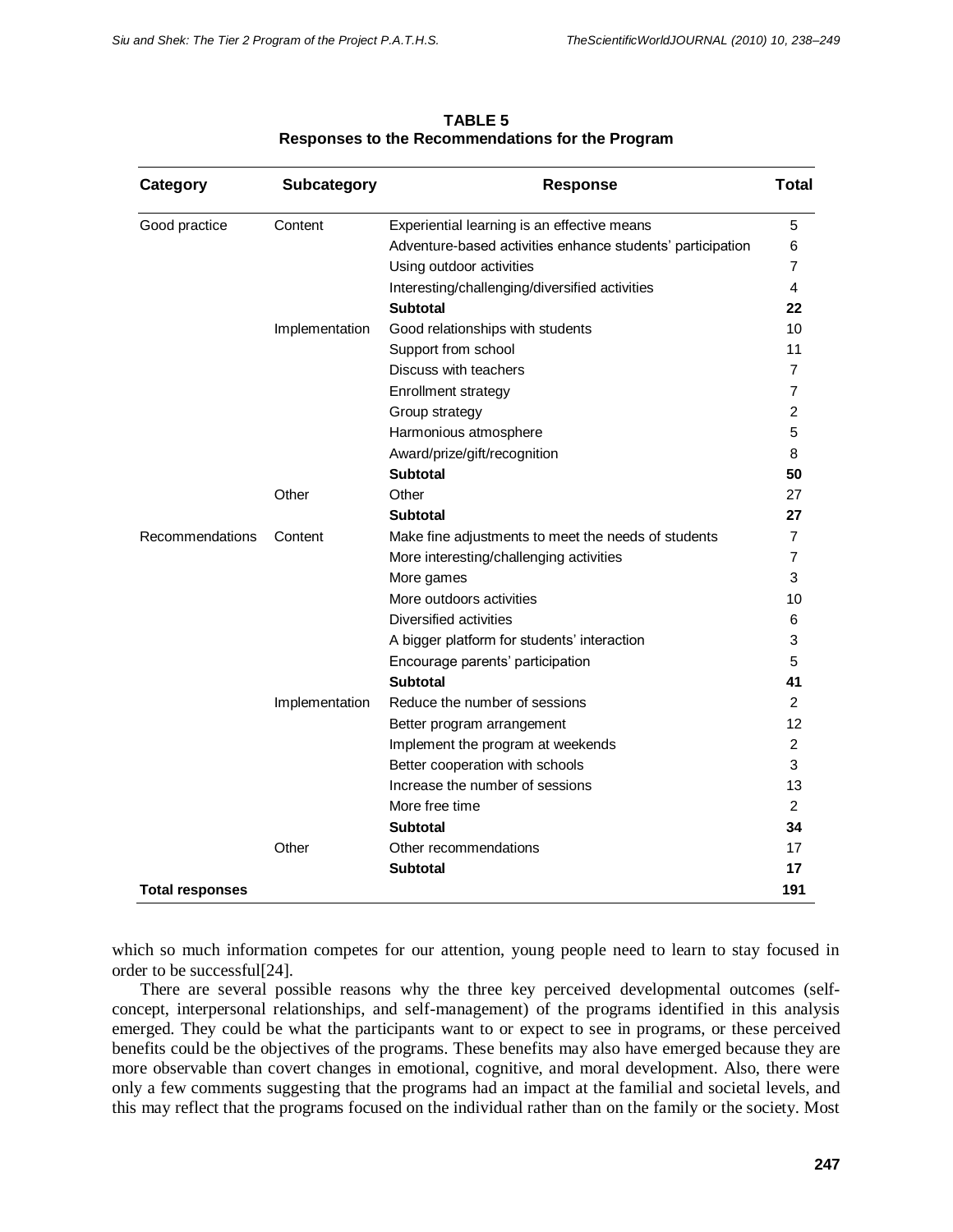programs were designed for individuals or small groups, and did not involve parents or teachers. Most programs did not try to address family issues, participation, or adjustment to the community. While this can be regarded as a limitation of the program, it can be argued that the scope of a positive youth development program cannot be too broad. After all, a positive youth development program should not be regarded as a panacea for all adolescent developmental problems.

Many of the difficulties encountered in the program were related to implementation and time constraints. Only a few comments were concerned with the design of the program or its carry-over effects. The reported difficulties were quite similar to the difficulties raised about the implementation of extracurricular activities for the Tier 1 Program of the Project P.A.T.H.S., such as time constraints, clashes with other activities, or difficulties in motivating students to participate.

In the recommendations section, the participants suggested that an experiential, adventure-based program using a diversity of activities would be most beneficial to the students in the Tier 2 Program. Activities need to be able to stimulate interests, be conducted outdoors if possible, involve some significant challenge, and offer recognition of participation. Good rapport with students and good support from the school are essential factors for the success of these programs. In general, these recommendations or principles of good practice were consistent with the other responses to the questionnaire.

In summary, the results from this study showed that the participants perceived that an experiential learning approach is most suitable for organizing Tier 2 programs. The experiential activities should use a wide variety of forms and be of interest to students. The amount of outdoors (or outside school) activities should be increased, and the activities should challenge participants as well as recognize their participation. The key difficulties encountered in running the programs were operational (such as time constraints and clashes with other activities) or concerned how to adequately enhance the motivation and participation of students.

Most participants agreed that the programs were effective, and they observed that the key benefits of the programs were at the individual level rather than at the family or societal level. The major impact of Tier 2 programs were in the areas of self-understanding, self-exploration, self-concept, social skills and interpersonal relationships, and self-management. The participants were generally very satisfied with the Tier 2 Program, and appreciated that the programs could meet the psychosocial needs of students, and that they were generally well designed and suitably tailored for the students.

It should be noted that the data used in this study were conclusions about the program drawn by program implementers. While program implementers are provided with training to summarize the subjective evaluation forms (Form C) completed by participants, it is possible that they will still be biased about the benefits and process of the programs. The value of this study lies more in the way it has highlighted the factors related to success of the Tier 2 programs than in its provision of an index of satisfaction or an evaluation of the outcomes of the program.

In this study, secondary data analyses based on conclusions drawn by the program implementers were analyzed. There are several advantages in asking the program implementers to draw conclusions. First, as they were the coordinator and manager of these programs, they should take part in the evaluation process. Second, by involving the program implementers, their different experiences could be systematically documented. In fact, if the program implementers were not satisfied with the program, they could make use of this opportunity to voice their dissatisfaction. Finally, the approach adopted in this study can enable the researchers to see the program through the eyes of the program implementers, which can strengthen the ecological validity of the evaluation findings.

#### **ACKNOWLEDGMENTS**

The preparation for this paper and the Project P.A.T.H.S. were financially supported by The Hong Kong Jockey Club Charities Trust.